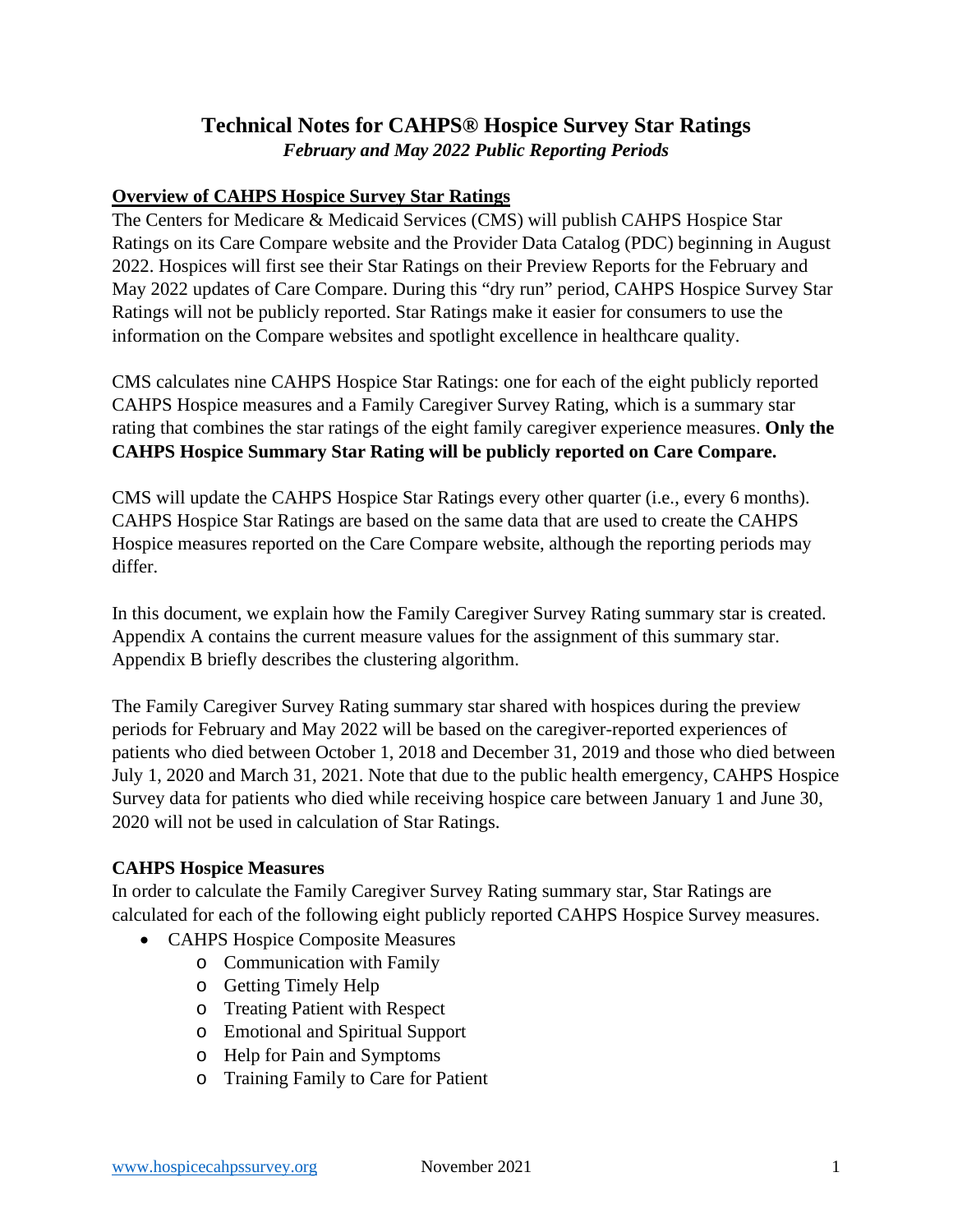- CAHPS Hospice Global Rating Measures
	- o Rating of this Hospice
	- o Willingness to Recommend this Hospice

The scores used to determine star ratings represent the proportion of respondents who gave the most favorable response(s) for each measure, also known as the top-box scores. All scores are adjusted for the case mix of the hospice and mode of survey administration. Detailed information regarding the content and calculation of CAHPS Hospice Survey measures is available at: [http://www.hospicecahpssurvey.org/en/public-reporting/scoring-and-analysis/.](http://www.hospicecahpssurvey.org/en/public-reporting/scoring-and-analysis/)

#### **Minimum Number of Respondents for Public Reporting of the Family Caregiver Survey Rating Summary Star Rating**

A hospice must be eligible for public reporting of CAHPS Hospice Survey quality measures and have at least 75 respondents (completed surveys) over the given eight-quarter period in order to receive a CAHPS Hospice Star Rating. A hospice with fewer than 75 respondents will not receive a Star Rating; however, their measure scores may be used to determine Star Ratings cut points and may be publicly reported on Care Compare.

## **Steps to Calculate CAHPS Hospice Star Ratings for each CAHPS Hospice Survey Quality Measure**

- 1. Split the eight quarters of data into four six-month (2-quarter) periods of time. For the February and May 2022 public reporting periods, which are based on caregivers of patients that died between October 1, 2018 and December 31, 2019 and those that died between July 1, 2020 and March 31, 2021, the quarters are split into caregivers of patients that died in the following four six-month periods of time.
	- a. Quarter 4, 2018 to Quarter 1, 2019: October 1, 2018 to March 31, 2019
	- b. Quarter 2, 2019 to Quarter 3, 2019: April 1, 2019 to September 30, 2019
	- c. Quarter 4, 2019 and Quarter 3, 2020: October 1, 2019 to December 2019 and July 1, 2020 to September 30, 2020
	- d. Quarter 4, 2020 to Quarter 1, 2021: October 1, 2020 to March 31, 2021
- 2. Within each six-month period
	- a. Create six-month hospice-level scores for each CAHPS Hospice measure as the weighted average of the mode and case-mix adjusted top-box scores from the 2 quarters using measure-specific sample sizes as weights.
	- b. Assign cut points (boundaries) to receive a one, two, three, four, or five star rating for each of the eight CAHPS Hospice measures using hospices with at least 30 respondents across the six-month period for the given measure, by applying statistical methods that utilize relative distribution and clustering.
		- i. The cut points within each six-month period for each of the eight CAHPS Hospice measures is determined by applying a clustering algorithm to the individual measure scores. Conceptually, the clustering algorithm identifies the 'gaps' in the data and creates five categories such that scores of hospices in the same category are as similar as possible, and scores of hospices in different categories are as different as possible. This clustering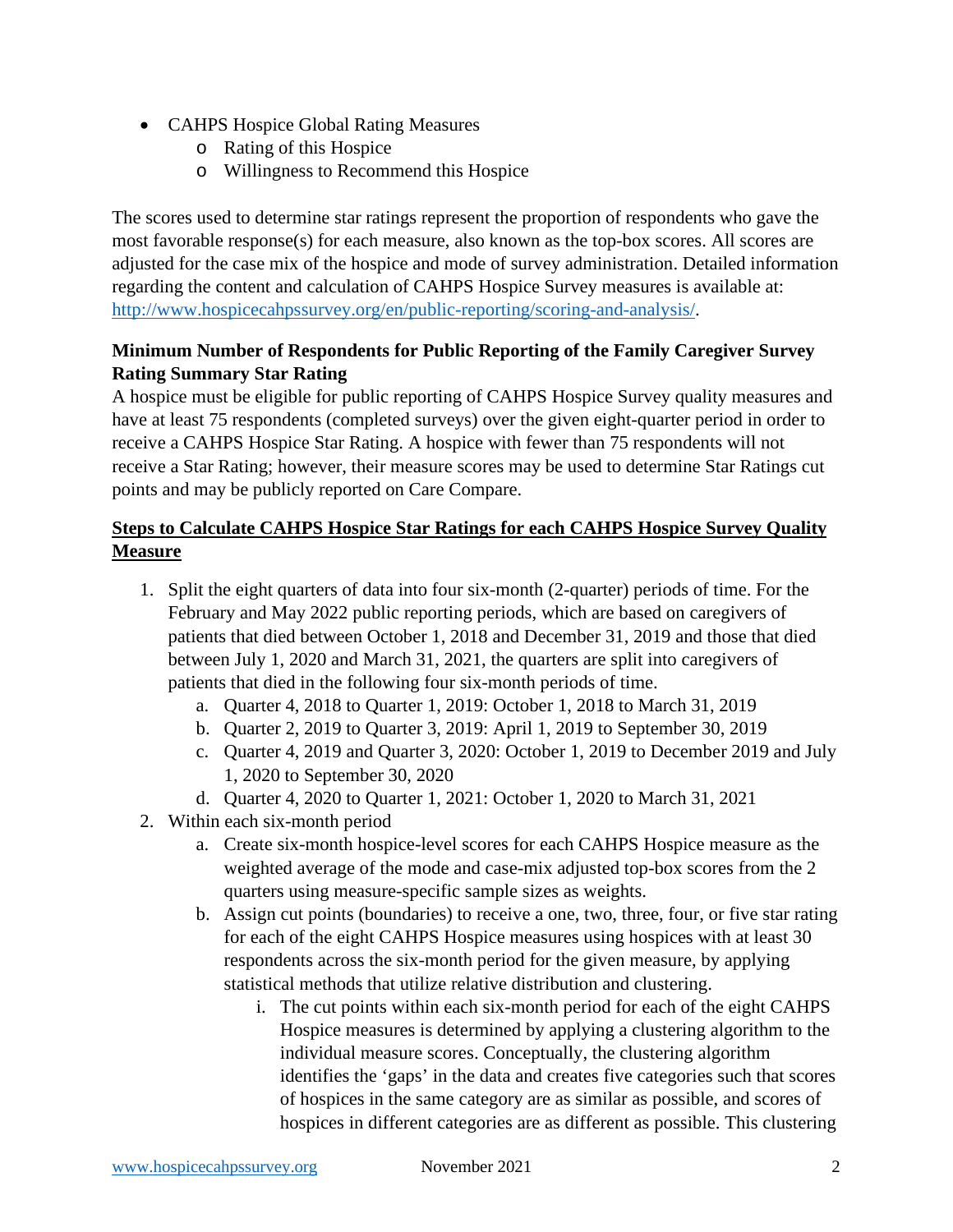algorithm is the same one employed by CMS to determine Medicare Part C and Part D Star Ratings and Hospital CAHPS Star Ratings. The variance in measure scores is separated into within-cluster and betweencluster sum of squares components. The algorithm develops clusters that minimize the variance of measure scores within the clusters. More specifically, the clustering algorithm minimizes the within-cluster sum of squares for each of the five clusters. The cut points are derived from the range of scores per cluster. The four cut points for the six-month period for each measure are then identified as the minimum score used for the second to fifth highest clusters (i.e., the four clusters with the largest scores). Additional information about the clustering method can be found in Appendix B.

- c. Calculate an adjustment factor between scores used in clustering and all scores projected to be reported when data is rolled across eight quarters for each CAHPS Hospice measure.
	- i. Classify hospices as having a high or low sample size for the given measure
		- 1. Hospices with a low sample size (LowN) are those that do not have enough respondents for the measure within the six-month period to be used in determining cut points for that period (Step 2b) but do have enough respondents that they are projected to receive a score for the measure over the eight quarters used to calculate the reported CAHPS Hospice measure score. These are defined as hospices with at least eight respondents overall and between 3 and 29 respondents for the given measure within the six-month period.
		- 2. Hospices with a high sample size (HighN) are hospices with enough respondents for the measure within the six-month period to be used in determining cut points for that period (Step 2b). These are defined as those with at least 30 respondents for the given measure across the six-month period.
	- ii. Calculate the adjustment factor by subtracting the mean score pooling hospices classified as having low and high sample sizes (LowN and HighN hospices; Step 2ci1 and 2ci2) from the mean score amongst hospices classified as having a high sample size (HighN hospices; Step 2ci2).
- 3. Combine the cut points and adjustment factors derived from the four six-month time periods to determine the final cut points used to assign Star Ratings to each eight-quarter CAHPS Hospice measure score.
	- a. Calculate the mean of each of the four cut points for each measure across the four six-month time periods.
	- b. Calculate the mean of the adjustment factors for each measure across the four sixmonth time periods.
	- c. Subtract the averaged adjustment factors (Step 3b) from each averaged cut point (Step 3a) for each measure, and round these values to the nearest whole number.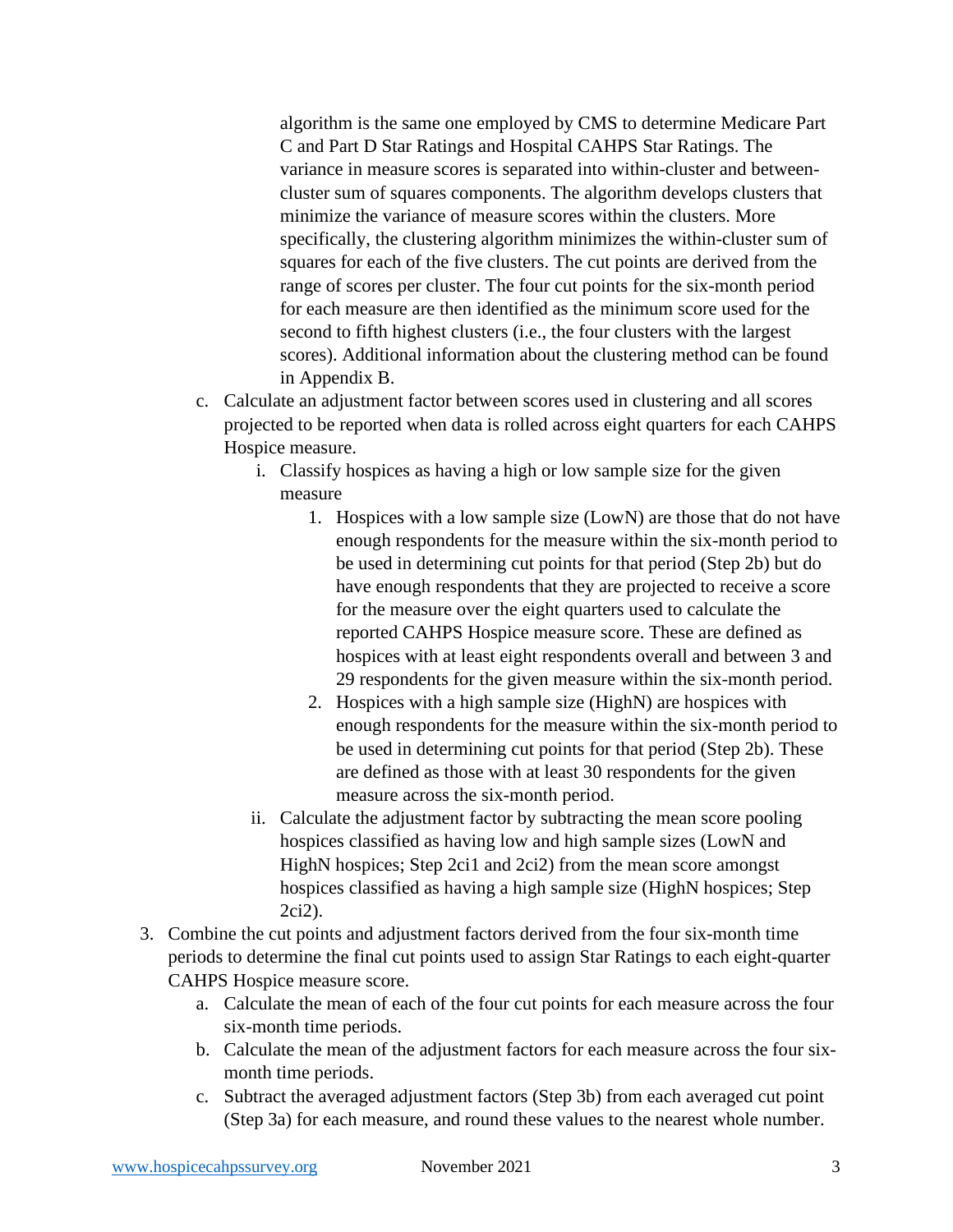These values will be used as the minimums or final cut points for the given measure to get star ratings for two, three, four, and five stars using the eightquarter CAHPS Hospice measure score. A one-star rating is assigned to any rolled-up score strictly lower than the cut point to get a two-star rating. The final cut points used in the February and May 2022 public reporting periods are provided in Appendix A.

#### **An example of how to calculate the adjustment factor**

The following is an example of how to calculate the adjustment factor within a 6-month period between scores used in clustering and all scores projected to be reported when scores are rolled across eight quarters (step 2c) for one measure. For the purpose of illustration, we have rounded estimates in this calculation to the fourth decimal place, but in reality, these calculations are performed without any rounding.

| <b>HighN Hospices</b><br>(hospices with at least 30<br>respondents for the given<br>measure across the six-<br><i>month period</i> ) |                         | <i>month period</i> )        | <b>LowN</b> Hospices<br>(hospices projected to have a<br>publicly reported score for the<br>given measure using eight<br>quarters but have less than 30<br>respondents within the six- |                              | <b>LowN</b> and <b>HighN</b><br><b>Hospices</b><br>(pooled) |                                 |
|--------------------------------------------------------------------------------------------------------------------------------------|-------------------------|------------------------------|----------------------------------------------------------------------------------------------------------------------------------------------------------------------------------------|------------------------------|-------------------------------------------------------------|---------------------------------|
| Number of<br><b>Hospices</b>                                                                                                         | Average<br><b>Score</b> | Number of<br><b>Hospices</b> | Average<br><b>Score</b>                                                                                                                                                                | Number of<br><b>Hospices</b> | Average<br><b>Score</b>                                     |                                 |
| 1600                                                                                                                                 | 84.9876                 | 1400                         | 83.1234                                                                                                                                                                                | 3000                         | 84.1176                                                     | 84.9876 - 84.1176<br>$= 0.8700$ |

- 1. Calculate the average of the 6-month adjusted hospice scores amongst HighN hospices. *Do not round this average.*
	- a. In this example, the average of the 6-month adjusted hospice score amongst HighN hospices is 84.9876.
- 2. Calculate the average of the 6-month adjusted hospice score amongst HighN hospices and LowN hospices pooled together. *Do not round this average.*
	- a. In this example, the average of the 6-month adjusted hospice scores amongst HighN and LowN hospices pooled together is 84.1176.
	- b. This is equivalent to  $(1600*84.9876 + 1400*83.1234)/3000 = 84.1176$
- 3. Calculate the adjustment factor within the 6-month period by subtracting the mean score pooling LowN and HighN hospices from the mean score amongst HighN hospices. *Do not round this average.*
	- a. In this example, the adjustment factor within the 6-month period is 84.9876  $84.1176 = 0.8700$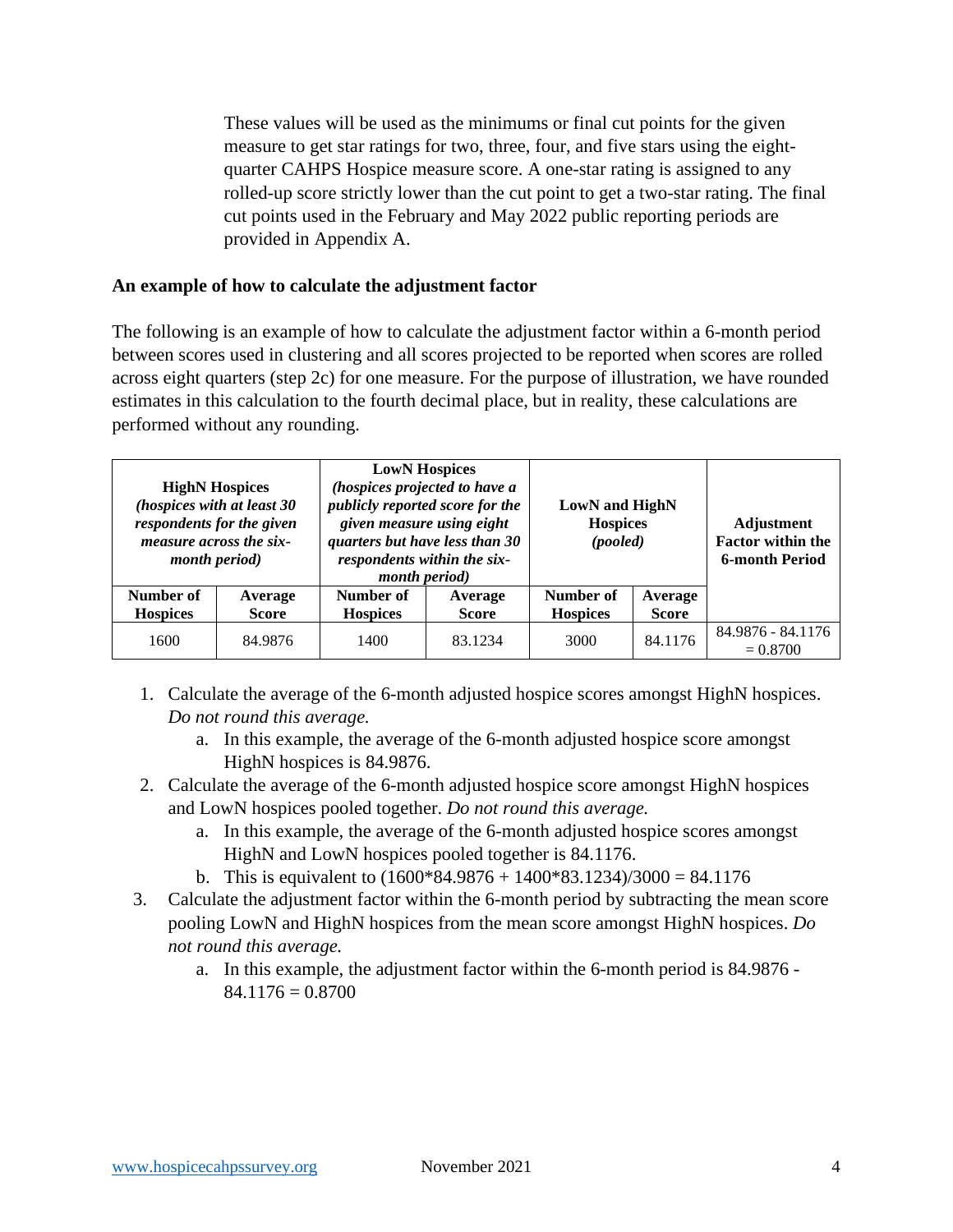## **An example of how to combine the cut points and adjustment factors to determine the final cut points**

The following is an example of how to combine the cut points and adjustment factors derived from the four six-month time periods to determine the final cut points used to assign Star Ratings (step 3) for one measure. For the purpose of illustration, we have rounded estimates in this calculation to the fourth decimal place, but in reality, these calculations are performed without any rounding until the final step.

| <b>Star</b>    | $6-$<br>month<br><b>Period</b> | Cut<br><b>Points</b><br>from each<br>6-month<br><b>Period</b> | <b>Averaged Cut</b><br>Point | <b>Adjustment</b><br>factor from<br>each 6-<br>month<br><b>Period</b> | Averaged<br><b>Adjustment</b><br>Factor | <b>Adjusted</b><br><b>Cut Point</b><br>(unrounded) | <b>Adjusted</b><br><b>Cut Point</b><br>(rounded) |
|----------------|--------------------------------|---------------------------------------------------------------|------------------------------|-----------------------------------------------------------------------|-----------------------------------------|----------------------------------------------------|--------------------------------------------------|
|                | 1                              | 70.1234                                                       |                              | 0.8700                                                                | $(0.8700 +$                             |                                                    |                                                  |
|                | $\overline{c}$                 | 72.3456                                                       | $(70.1234 + 72.3456 +$       | 0.9876                                                                | $0.9876+$                               | $71.9012 -$                                        |                                                  |
| 2              | 3                              | 73.0123                                                       | 73.0123+72.1234)/4           | 1.2345                                                                | $1.2345+$                               | $0.9150 =$                                         | 71                                               |
|                | $\overline{4}$                 | 72.1234                                                       | $= 71.9012$                  | 0.5678                                                                | $0.5678/4 =$<br>0.9150                  | 70.9862                                            |                                                  |
|                | $\mathbf{1}$                   | 77.1234                                                       |                              | 0.8700                                                                | $(0.8700 +$                             |                                                    |                                                  |
|                | $\overline{c}$                 | 78.5678                                                       | $(77.1234 + 78.5678 +$       | 0.9876                                                                | $0.9876+$                               | 77.5061 -                                          |                                                  |
| 3              | 3                              | 76.9876                                                       | 76.9876+77.3456)/4           | 1.2345                                                                | $1.2345+$                               | $0.9150 =$                                         | 77                                               |
|                | $\overline{4}$                 | 77.3456                                                       | $= 77.5061$                  | 0.5678                                                                | $0.5678/4 =$<br>0.9150                  | 76.5911                                            |                                                  |
|                | $\mathbf{1}$                   | 80.9876                                                       |                              | 0.8700                                                                | $(0.8700 +$                             |                                                    |                                                  |
|                | $\overline{2}$                 | 82.3456                                                       | $(80.9876 + 82.3456 +$       | 0.9876                                                                | $0.9876+$                               | 82.1172 -                                          |                                                  |
| $\overline{4}$ | $\overline{3}$                 | 81.1234                                                       | 81.1234+84.0123)/4           | 1.2345                                                                | $1.2345+$                               | $0.9150 =$                                         | 81                                               |
|                | $\overline{4}$                 | 84.0123                                                       | $= 82.1172$                  | 0.5678                                                                | $0.5678/4 =$<br>0.9150                  | 81.2022                                            |                                                  |
|                | 1                              | 85.6789                                                       |                              | 0.8700                                                                | $(0.8700 +$                             |                                                    |                                                  |
|                | $\overline{c}$                 | 86.9876                                                       | $(85.6789 + 86.9876 +$       | 0.9876                                                                | $0.9876+$                               | $86.1944 -$                                        |                                                  |
| 5              | $\overline{3}$                 | 84.1234                                                       | 84.1234+87.9876)/4           | 1.2345                                                                | $1.2345+$                               | $0.9150 =$                                         | 85                                               |
|                | $\overline{4}$                 | 87.9876                                                       | $= 86.1944$                  | 0.5678                                                                | $0.5678/4 =$<br>0.9150                  | 85.2794                                            |                                                  |

- 1. Calculate the mean of each of the four cut points across the four six-month time periods. *Do not round this average.*
	- a. In this example, the averaged cut point to receive a 2-star rating is approximately  $(70.1234 + 72.3456 + 73.0123 + 72.1234)/4 = 71.9012$ . The averaged cut points to receive a 3-star, 4-star, and 5-star ratings are approximately 77.5061, 82.1172, and 86.1944.
- 2. Calculate the mean of the adjustment factors across the four six-month time periods. Note this calculation does not vary by cut point. *Do not round this average.*
	- a. In this example, the averaged adjustment factor is approximately  $(0.8700+0.9876+1.2345+0.5678)/4=0.9150$
- 3. Subtract the averaged adjustment factors from each averaged cut point, and round these values to the nearest whole number
	- a. In this example, the adjusted cut point to receive a 2-star rating is approximately  $71.9012 - 0.9150 = 70.9862$ , which rounds to 71. The adjusted cut points to receive a 3-star, 4-star, and 5-star ratings are 77, 81, and 85. A one-star rating is assigned to any rolled-up score strictly lower than 71.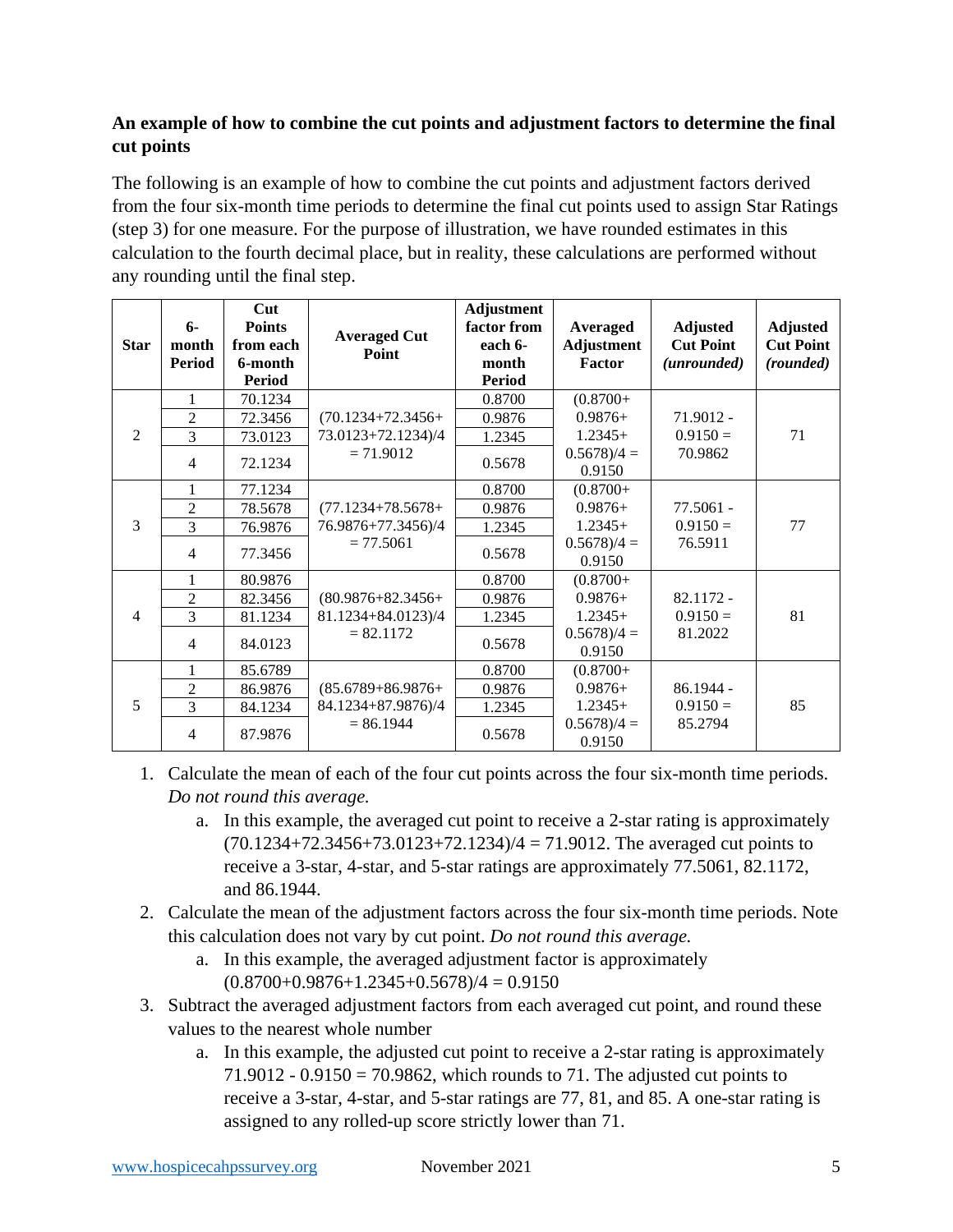#### **Family Caregiver Survey Rating**

CMS uses the Star Ratings for each of the eight CAHPS Hospice measures to calculate a Family Caregiver Survey Rating, which is a summary star rating that is calculated as the weighted average of the Star Ratings for each of the CAHPS Hospice Survey quality measures. The Family Caregiver Survey Rating is constructed from the following components:

- The Star Ratings from each of the following six CAHPS Hospice Composite Measures:
	- o Communication with Family
	- o Getting Timely Help
	- o Treating Patient with Respect
	- o Emotional and Spiritual Support
	- o Help for Pain and Symptoms
	- o Training Family to Care for Patient
- An average of the Star Ratings for the two CAHPS Hospice Global Rating Measures:
	- o Rating of this Hospice
	- o Willingness to Recommend this Hospice

The Star Ratings (six Composite Measure Star Ratings + average of the Star Ratings for the two Global Measures) are averaged to form the Family Caregiver Survey Rating Average. In the final step, normal rounding rules, as shown in the below table, are applied to arrive at the Family Caregiver Survey Rating (1, 2, 3, 4, or 5 stars).

| <b>Family Caregiver Survey Rating Average</b><br>(unrounded) | <b>Family Caregiver Survey Rating</b><br>(rounded) |
|--------------------------------------------------------------|----------------------------------------------------|
| $\geq$ 1.00 and <1.50                                        |                                                    |
| $>1.50$ and $< 2.50$                                         |                                                    |
| $\geq$ 2.50 and <3.50                                        |                                                    |
| $>3.50$ and $<4.50$                                          |                                                    |
| $≥4.50$ and ≤5.00                                            |                                                    |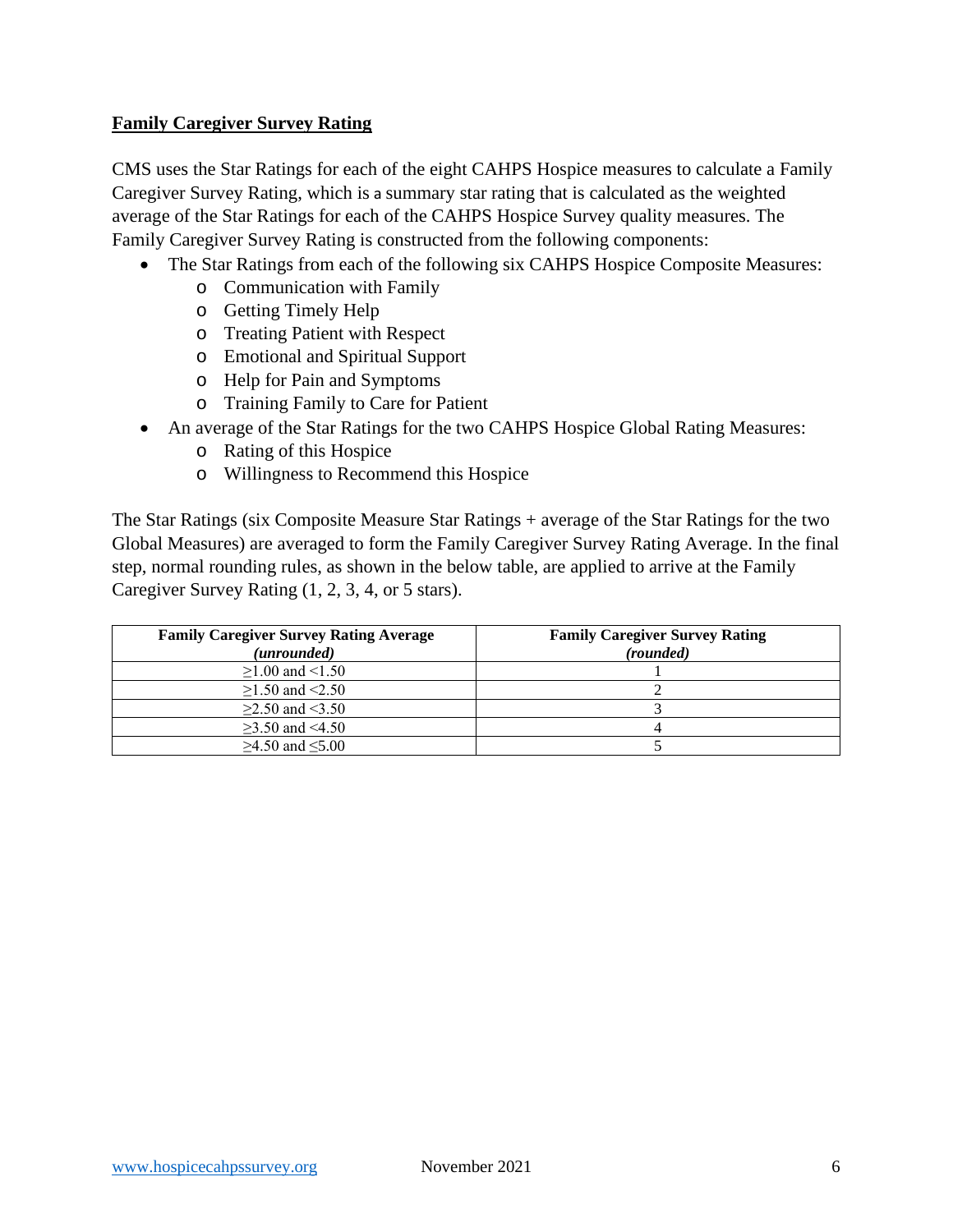#### **An example of the calculation of the Family Caregiver Survey Rating**

The following is an example of how to calculate the Family Caregiver Survey Rating for a hospice with the Star Ratings shown in the following table for each of the eight CAHPS Hospice measures.

|                                             | <b>CAHPS</b><br><b>Hospice</b><br><b>Survey</b><br><b>Ouality</b><br><b>Measure</b><br><b>Star Ratings</b><br>(unweighted) | <b>CAHPS</b><br><b>Hospice</b><br><b>Survey</b><br>Quality<br><b>Measure</b><br><b>Star Ratings,</b><br>(weighted) | Family<br>Caregiver<br><b>Survey</b><br>Rating<br>Average<br>(unrounded) | Family<br>Caregiver<br><b>Survey</b><br>Rating<br>(rounded) |
|---------------------------------------------|----------------------------------------------------------------------------------------------------------------------------|--------------------------------------------------------------------------------------------------------------------|--------------------------------------------------------------------------|-------------------------------------------------------------|
| <b>CAHPS Hospice Composite Measures</b>     |                                                                                                                            |                                                                                                                    |                                                                          | 4                                                           |
| <b>Communication with Family</b>            | 4                                                                                                                          | 4                                                                                                                  |                                                                          |                                                             |
| Getting Timely Help                         | 3                                                                                                                          | 3                                                                                                                  |                                                                          |                                                             |
| <b>Treating Patient with Respect</b>        | 4                                                                                                                          | 4                                                                                                                  |                                                                          |                                                             |
| <b>Emotional and Spiritual Support</b>      | 4                                                                                                                          | 4                                                                                                                  | $(4+3+4+4+5+$<br>$3+3.5)/7 =$                                            |                                                             |
| Help for Pain and Symptoms                  | 5                                                                                                                          | 5                                                                                                                  | 3.7857                                                                   |                                                             |
| Training Family to Care for Patient         | 3                                                                                                                          | 3                                                                                                                  |                                                                          |                                                             |
| <b>CAHPS Hospice Global Rating Measures</b> |                                                                                                                            |                                                                                                                    |                                                                          |                                                             |
| Rating of this Hospice                      | 4                                                                                                                          |                                                                                                                    |                                                                          |                                                             |
| Willingness to Recommend this Hospice       | 3                                                                                                                          | $(4+3)/2 = 3.5$                                                                                                    |                                                                          |                                                             |

- 1. Average the Star Ratings for Rating of this Hospice and Willingness to Recommend this Hospice. *Do not round this average.*
	- a. In this example, the average of the Star Ratings for CAHPS Hospice Global Rating Measures =  $(4+3)/2 = 3.5$ .
- 2. Calculate the Family Caregiver Survey Rating by averaging the six composite measure Star Ratings and the average of the Star Ratings for the CAHPS Hospice Global Rating Measures.
	- a. In this example, the Measure Family Caregiver Survey Rating =  $(4+3+4+4+5+3+3.5)/7 = 3.7857$
- 3. Lastly, round the Family Caregiver Survey Rating by using the rounding table above to produce the Family Caregiver Survey Rating.
	- a. In this example, the hospice's Family Caregiver Survey Rating rounds to four stars.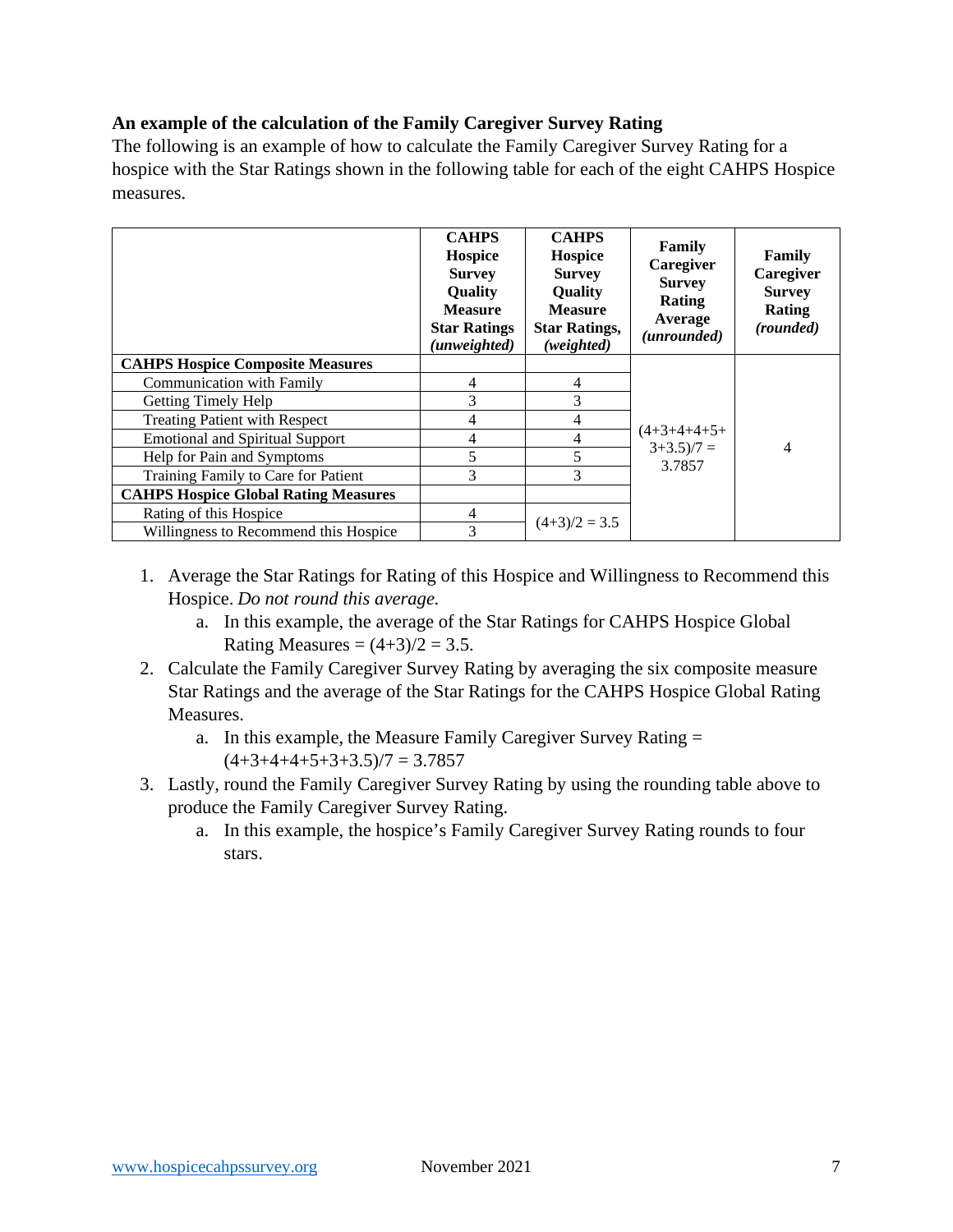## **Appendix A: CAHPS Hospice Survey Star Rating Cut Points for the February and May 2022 Reporting Periods**

|                                        | 1 Star | 2 Stars                | 3 Stars               | 4 Stars          | 5 Stars   |
|----------------------------------------|--------|------------------------|-----------------------|------------------|-----------|
| <b>Composite Measures</b>              |        |                        |                       |                  |           |
| <b>Communication with Family</b>       | < 73   | $>73$ to $< 79$        | $≥79$ to $≤83$        | $\geq$ 83 to <86 | >86       |
| Getting Timely Help                    | <66    | $≥ 66$ to <73          | $\geq$ 73 to $\lt$ 79 | $≥79$ to $< 85$  | $\geq 85$ |
| <b>Treating Patient with Respect</b>   | < 84   | $\geq$ 84 to <88       | $>88$ to $< 91$       | $\geq$ 91 to <95 | $\geq$ 95 |
| <b>Emotional and Spiritual Support</b> | < 83   | $\geq$ 83 to <87       | $≥87$ to <90          | $>90$ to $< 93$  | $\geq$ 93 |
| Help for Pain and Symptoms             | <66    | $>66$ to $< 71$        | $\geq$ 71 to $\lt$ 77 | $>77$ to $< 82$  | >82       |
| Training Family to Care for Patient    | <65    | $\geq 65$ to $\leq 72$ | $>72$ to $< 76$       | $≥76$ to $≤81$   | $\geq 81$ |
| <b>Global Rating Measures</b>          |        |                        |                       |                  |           |
| Rating of this Hospice                 | <67    | $>67$ to $< 77$        | $\geq$ 77 to <83      | $>83$ to $< 88$  | >88       |
| Willingness to Recommend this Hospice  | < 71   | $>71$ to $< 79$        | $>79$ to $< 85$       | $>85$ to $< 90$  | >90       |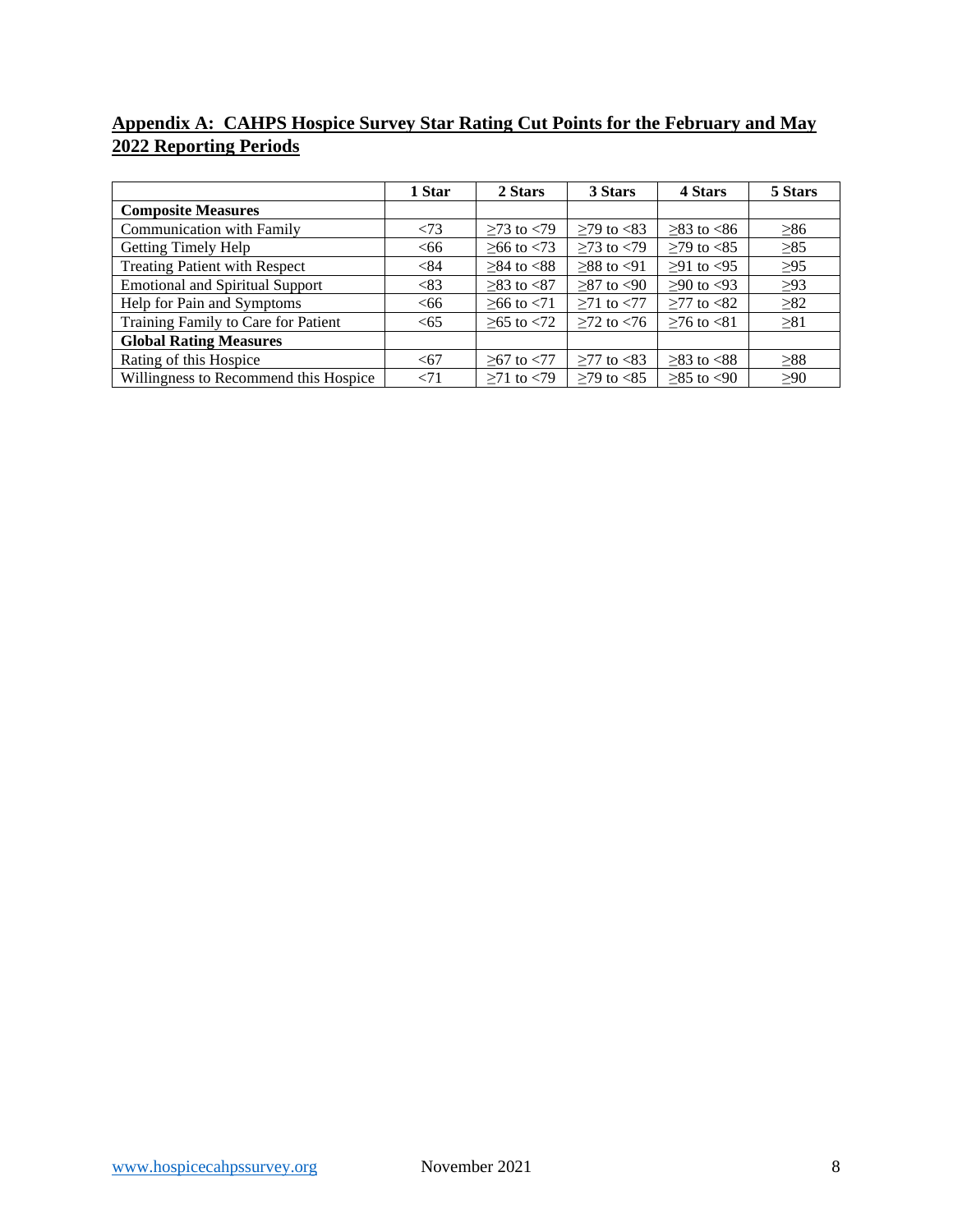## **Appendix B: Individual Measure Star Assignment Process[1](#page-8-0)**

Below are detailed steps of the clustering method to develop cut points within each six-month period for each individual measure. For each measure, the clustering method does the following:

- Produces the individual measure distance matrix.
- Groups the measure scores into a preliminary set of clusters.
- Selects five clusters.

#### **1. Produce the individual measure distance matrix.**

For each pair of hospices j and k ( $j>=k$ ) among the n hospices with six-month measure score data and at least 30 respondents across the six-month period, compute the Euclidian distance of their measure scores (i.e., the absolute value of the difference between the two measure scores). Enter this distance in row j and column k of a distance matrix with n rows and n columns. This matrix can be produced using the DISTANCE procedure in SAS as follows:

proc distance data=inclusterdat out=distancedat method=Euclid; var interval(measure\_score); id CCN; run;

In the above code, the input data set, inclusterdat, is the list of hospices with top-box scores for a particular measure and at least 30 respondents across the six-month period. Each record has a unique identifier, CCN. The option method=Euclid specifies that distances between hospice measure scores should be based on Euclidean distance. The input data contain a variable called measure\_score. In the var call, the parentheses around measure\_score indicate that measure\_score is considered to be an interval or numeric variable. The distances computed by this code are stored to an output data set called distancedat.

#### **2. Create a tree of cluster assignments.**

The distance matrix calculated in Step 1 is the input to the clustering procedure. The stored distance algorithm is implemented to compute cluster assignments. The following process is implemented by using the CLUSTER procedure in SAS:

- a. The input measure score distances are squared.
- b. The clusters are initialized by assigning each hospice to its own cluster.
- c. In order to determine which pair of clusters to merge, Ward's minimum variance method is used to separate the variance of the measure scores into within-cluster and betweencluster sum of squares components.
- d. From the existing clusters, two clusters will be selected for merging to minimize the within-cluster sum of squares over all possible sets of clusters that might result from a merge.

<span id="page-8-0"></span><sup>&</sup>lt;sup>1</sup> The information presented here may permit a hospice to approximately replicate their Family Caregiver Survey Rating and Star Ratings for individual CAHPS Hospice Survey quality measures. However, exact replication of stars is not possible because hospice scores and respondent totals for each individual quarter are not publicly available.